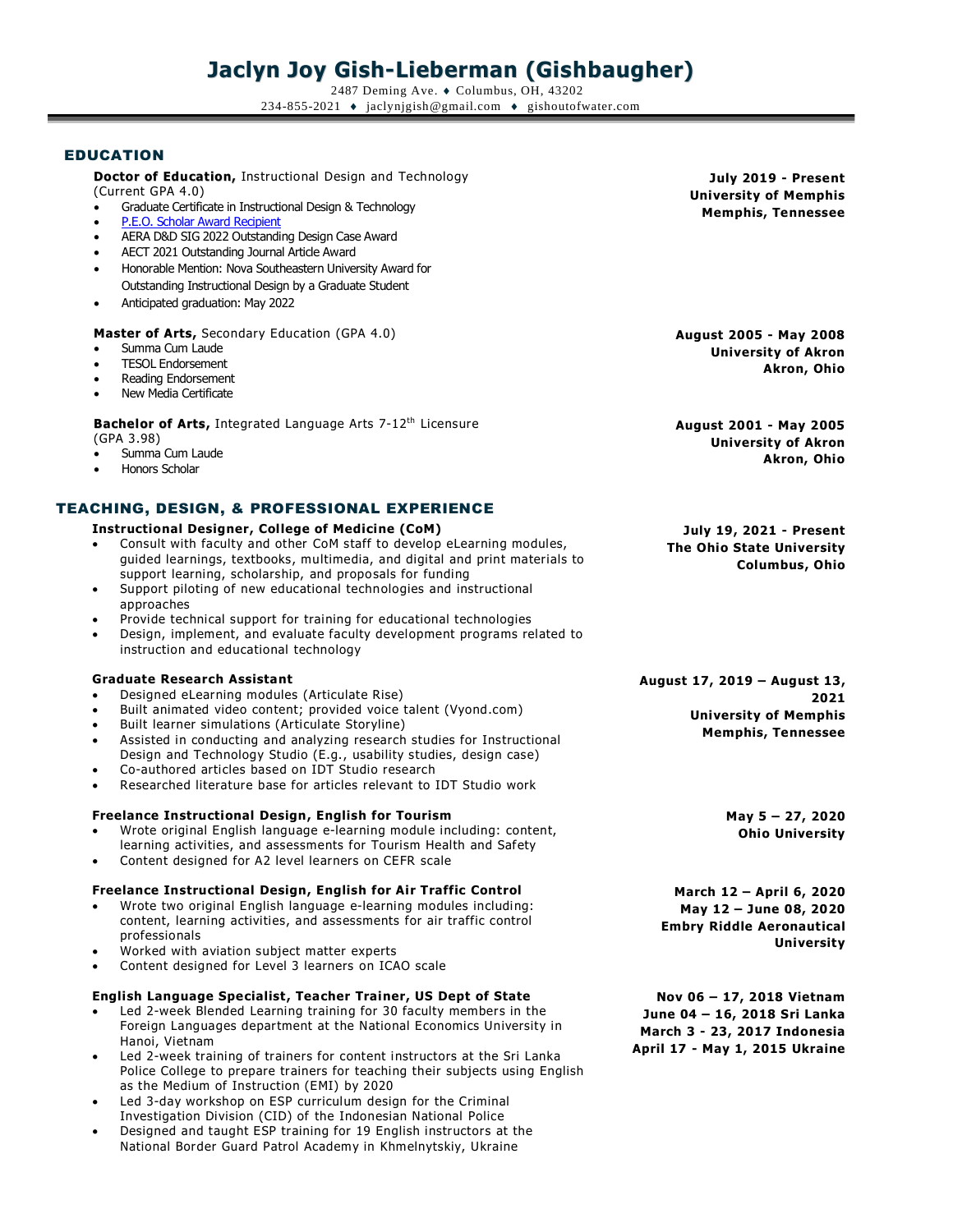#### • Director of IEP (50 students), Online ESP E nglish Training for the mobility industry (260+ students) • Personnel management for 10 lecturers, 1 program assistant, 3 student assistants, 4 student interns, and volunteers • Organizational needs analysis and relationship building with clients both internal to the university (postdocs, international freshmen, custodial staff) and external (Qdoba, TS Tech) **Director, TraVerse: English Language Training Program** • Lead curriculum development of online ESP training program for the auto manufacturer Honda of North America. Program reaches over two hundred learners across twelve plants in Canada, Mexico, and The United States • Manage all aspects of learning management, instructional technology, enrollment, instruction, needs assessment, and program assessment **May 2013 - April 2017 American Language Program Lecturer (IEP)** • Taught academic Speaking/Listening • Taught academic Reading/Writing/Grammar combined course **August 2013 - April 2014 English Language Fellow, US Dept of State & US Dept of Justice** • Taught intermediate English course for Police Language Center • Designed and developed intermediate and advanced textbooks and curriculum for National Police Language Center (now used throughout Asia) • Conducted intensive teacher training on ESP methodologies for English instructors at Language Center and nearby Police Science College **ESL Adult Life Skills/Civics Instructor** • Instructed life skills and civics-related English to newly arrived refugees of all proficiency levels • Curriculum design and materials writing • Supervised and participated in after-school program to provided refugee children with homework assistance **Aug 2008 - Aug 2010**

## **ESL Academic Writing Lecturer (IEP)**

**Director, Workplace & Professional English**

- Instructed academic writing skills to students seeking to enter a university degree program
- Developed students' sentence variation, grammatical structures, writing process, and essay organization

#### **Coordinator, Language Training and Development**

- Developed beginning-intermediate workplace English curriculum for healthcare staff
- Taught pilot course at long-term care facility in New Jersey
- Evaluated and revised curriculum

# PUBLICATIONS

#### **Under Review**

Tawfik, A. A., Bradford, J. L., Gishbaugher, J. J. & Gatewood, J. (under review) Repeated measures of cognitive and affective learning outcomes in problem-based learning simulation debriefing. Journal of Physical Therapy Education.

#### **In Press**

Gatewood, J., Tawfik, A. A., & Gishbaugher, J. J. (2021, in press) From Singular to Differenti ation: A History of Adaptive Systems. TechTrends.

Rockinson-Szapkiw, A.J., Wendt, J. & Herring, J., Gishbaugher, J. (2021, in press). A mixed-method study: The experiences of mentee's in a virtual STEM peer mentoring program. International Journal of Mentoring and Coaching in Education.

#### **Published Works**

- Gishbaugher, J. J., Rockinson-Szapkiw, A. J., Tawfik, A. A., & Theiling, T. (2021) Designing for self-efficacy: E-mentoring training for ethnic and racial minority women in STEM. International Journal of Design for Learning 12(3). https://doi.org/10.14434/ijdl.v12i3.31433
- Tawfik, A.A., Koehler, A.A., Gish-Lieberman, J. J., Gatewood, J. (2021). Investigating the depth of problem-solving prompts in collaborative argumentation. *Innovations in Education and Teaching International 55*(5). https://www-tandfonlinecom.proxy.lib.ohio-state.edu/doi/full/10.1080/14703297.2021.1966821
- Tawfik, A. A., Shepherd, C. E., Gatewood, J., Gish-Lieberman, J. J. (2021) First and second order barriers to teaching in K-12 online learning. TechTrends.
- Tawfik, A. A., Gishbaugher, J. J. Gatewood, J., & Arrington, T. L. (2021). How K-12 teachers adapt problem-based learning. Interdisciplinary Journal of Problem-based Learning 15(1). https://doi.org/10.14434/ijpbl.v15i1.29662

Gish-Lieberman, J. J., Tawfik, A. A., & Gatewood, J. (2021). Micro-credentials for self-regulated learning in the 21st century.

**April 2017 – October 2017 The Ohio State University Columbus, Ohio**

**The Ohio State University Columbus, Ohio**

**The Ohio State University Columbus, Ohio**

**Aug 2010 - July 2013 National Police Language Center, Jakarta, Indonesia**

**International Institute of Akron, Akron, Ohio**

**August 2009 - Aug 2010 English Language Institute, The University of Akron Akron, Ohio**

> **May 2007 - Sept 2008 Creative Action LLC Akron, Ohio**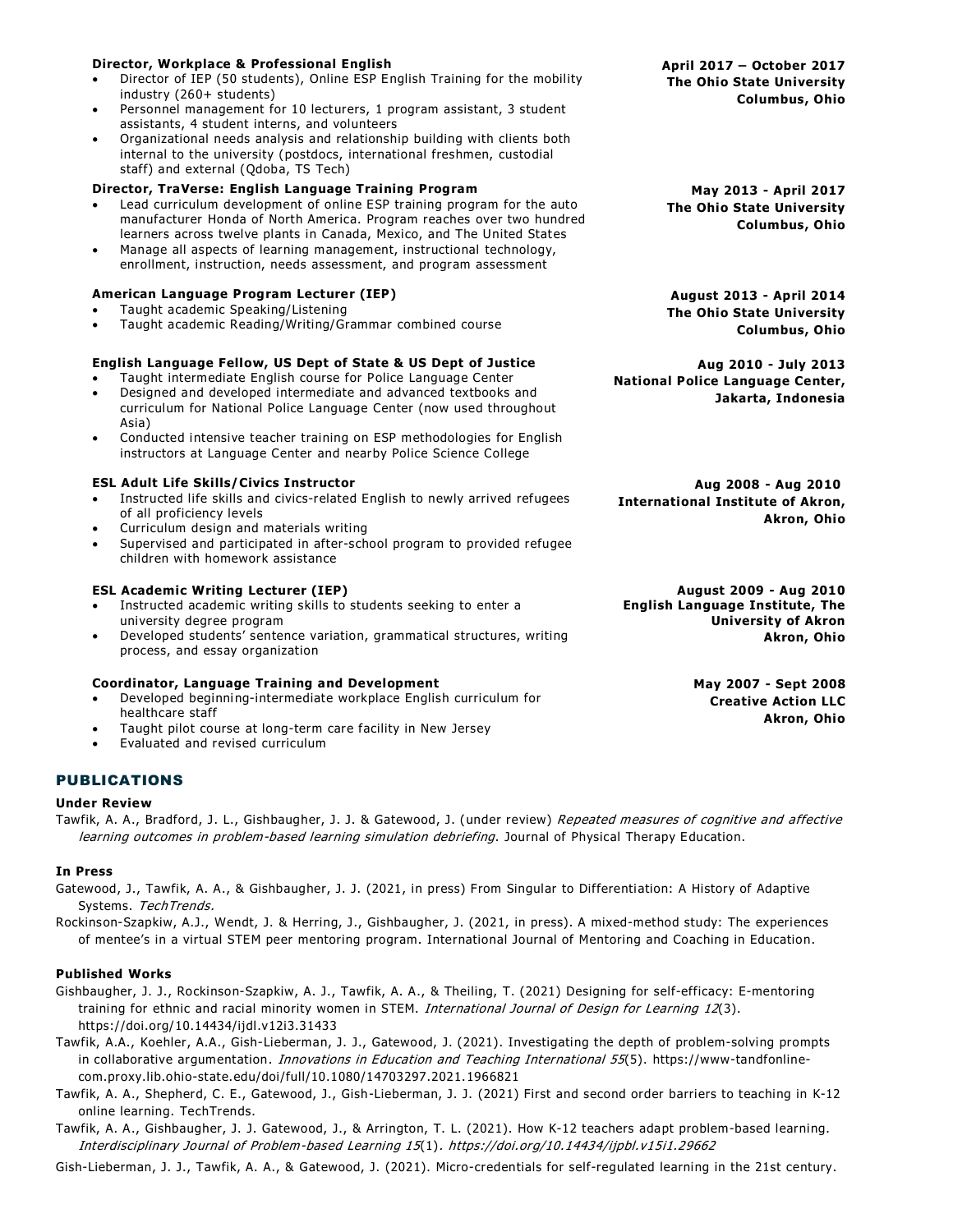TechTrends. 65(1), 5-7. https://doi.org/10.1007/s11528-020-00567-4

- Tawfik, A. A., Gatewood, J., Gishbaugher, J. J., & Hampton, A. J., (2021). Toward a definition of learning experience design. Technology, Knowledge and Learning. doi.10.1007/s10758-020-09482-2
- West, R. E., Tawfik, A. A., Gishbaugher, J. J., & Gatewood, J. (2020). Guardrails to constructing learning: The potential of open microcredentials to support inquiry-based learning. TechTrends. 64 https://doi.org/10.1007/s11528-020-00531-2
- Tawfik, A. A., Graesser, A., Gatewood, J., & Gishbaugher, J. (2020). Role of questions in inquiry-based instruction: towards a design taxonomy for question-asking and implications for design. Educational Technology Research and Development. 68(2), 653–678. doi:10.1007/s11423-020-09738-9
- Gishbaugher, J. J., (2015) Developing an English curriculum for the Indonesian National Police: A case study. In H. S. Joyce & E. A. Thomson (Eds). Language in Uniform: Language Analysis and Training for Defence and Policing Purposes. Newcastle upon Tyne.

#### **Published Works (Editorial Assistance)**

Schmidt, M., Tawfik, A., Jahnke, I., & Earnshaw, Y. (Eds). (2020) Learner and user experience research: An introduction for the field of learning design & technology. Edtechbooks.org. https://edtechbooks.org/ux

# PRESENTATIONS

- Gish-Lieberman, J. J., Rockinson-Szapkiw, A., & Tawfik, A. A. (2021, April 12). Designing for self-efficacy: E-Mentoring training for ethnic and racial minority women in STEM. American Educational Research Association, Virtual Conference.
- Gishbaugher, J. J., Tawfik, A. A., Gatewood, J. (2020, November 2-7). *Micro-credentials for self-regulated learning in the 21<sup>st</sup>* century. Association for Education Communications & Technology, Virtual Conference.
- Rockinson-Szapkiw, A.J., Wendt, J., Sharpe, K., & Gishbaugher, J. (2020, April 17-21). A mixed-method study: The experience of graduate student, women of color mentors in a blended STEM peer mentoring program, American Educational Research Association. San Francisco, CA.
- Gatewood, J., Gishbaugher, J., Tawfik, A., Hampton, A., Tackett, A., & Graesser, A. (October 2019) Defining learning experience design. Paper presented at the Institute for Intelligent Systems Symposium on Eye Tracking. Memphis, TN.
- Gishbaugher, J. J. (2018, November 16). Keynote: English language teaching with technology: Problems, principles, and new paradigms. National Economics University (NEU) Conference on Using Technology in English Language Education, Hanoi, Vietnam.
- Gishbaugher, J. J. (2018, November 13). Keynote: English language teaching & technology. People's Security Academy (PSA) Conference on English Language Education for Police and National Security Forces, Hanoi, Vietnam.
- Gishbaugher, J. J. (2016, April 5 8). One-size-fits-one: Incorporating technology into ESP courses. International TESOL Conference, Baltimore, Maryland.
- Gishbaugher, J. J. (2015, April 29 30). Plenary Talk: Moving TESOL Online: Beating the Pain Curve. TESOL-Ukraine International Conference, Kyiv, Ukraine.
- Gishbaugher, J. J. (2014, March 25 28). Building global bridges through US government-sponsored ESP projects. International TESOL Conference, Toronto, Canada.
- Gishbaugher, J. J. and Purba, A. (2013, January 25-26). Pilot to Principle: Developing English Curriculum for the Indonesian National Police. Thailand TESOL Conference, Khon Kaen, Thailand.
- Gishbaugher, J. J. (2013, March 20-23). ESP for Law Enforcement: Addressing social justice issues through language curricula. International TESOL Conference, Dallas, Texas.

#### LEADERSHIP

| English Language Program Alumni Ambassador<br><b>International TESOL Conference</b><br>Spoke as distinguished alumna of the US Department of State English Language Fellow<br>and English Language Specialist programs.                                                                                                   | March 12-15, 2019<br>Atlanta, Georgia           |
|---------------------------------------------------------------------------------------------------------------------------------------------------------------------------------------------------------------------------------------------------------------------------------------------------------------------------|-------------------------------------------------|
| International TESOL 2016 Conference (ESP Immediate Past Chair)<br>Acted as session organizer and panelist for an intersection session among<br>ESP/CALL/VDM: One-size-fits one: Incorporating technology into ESP courses. Panelists<br>discussed various challenges and tips.                                            | April 5 - 8, 2016<br><b>Baltimore, Maryland</b> |
| <b>International TESOL 2015 Conference (ESP Chair)</b><br>Acted as session organizer for the ESP Academic Session: Building global bridges<br>through US government-sponsored ESP projects. Discussed working with the Indonesian<br>National Police and the US Dept of Justice to create an English training curriculum. | March 25 - 28, 2015<br>Toronto, Canada          |
| International TESOL 2014 Conference (ESP Incoming Chair)<br>Spoke as a representative of Generation-Y in a five-person panel discussion: TESOL<br>Career Path Development Across the Generations. Discussed tips, strategies, and take-                                                                                   | March 27 - 29, 2014<br>Portland, Oregon         |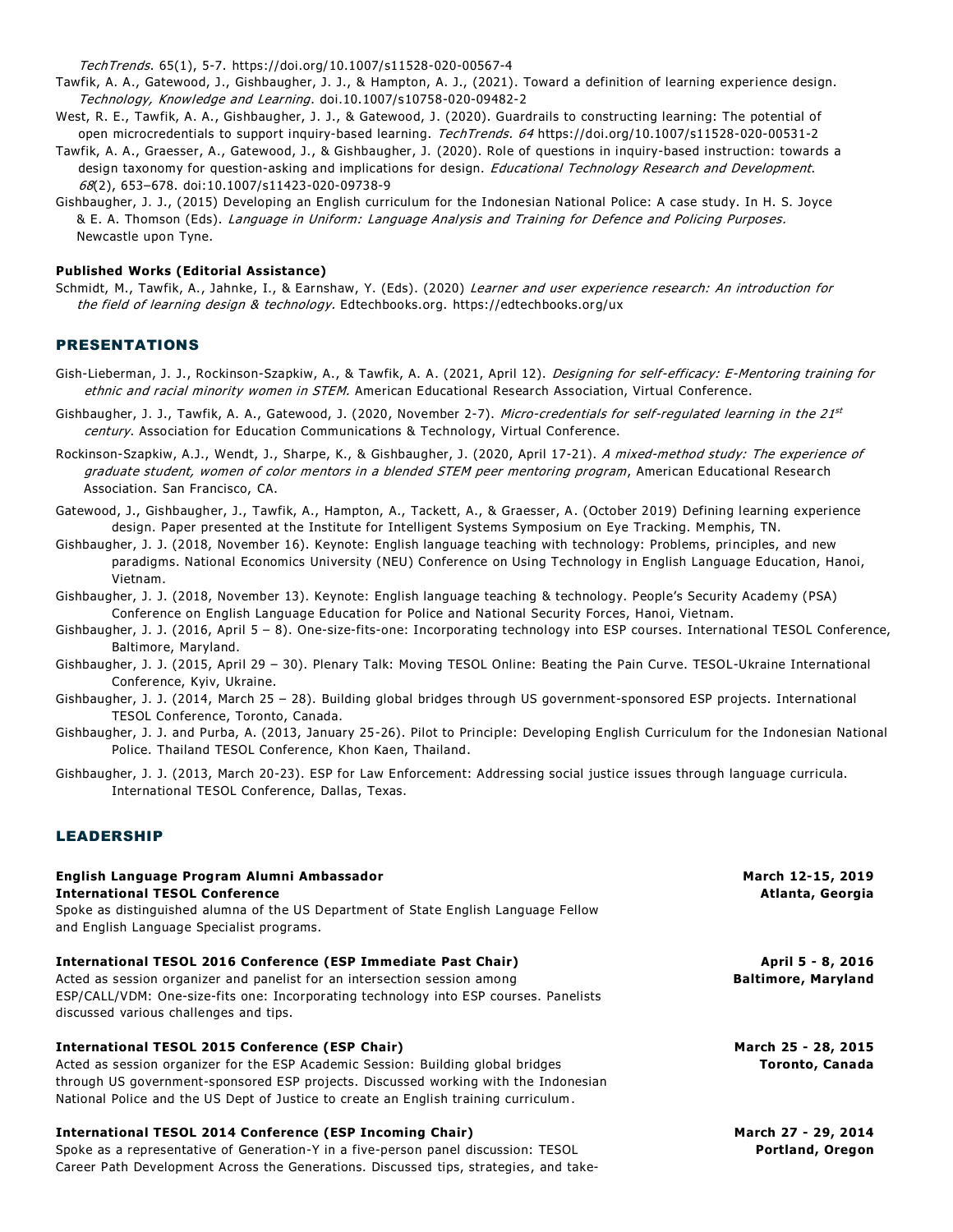aways for navigating a TESOL career through a look at my own career path from 2008 to present.

## **English for Uniformed Forces International Conference**

RELO, ICITAP (US DoJ), and British Council partnered together to host the first ever English for Uniformed Forces conference. The conference had two aims: One, to continue the culture of collaboration and professional development among English instructors for police and military in Indonesia. Two, to unite researchers, publishers, practitioners, and other stakeholders in the field world-wide for the first time to discuss the current state of professionalism in the field of English for uniformed forces, and to build a network of mutual support.

## **Just TRI It**

Presented on the basics of triathlon racing from the prospective of American endurance sporting culture. Presented alongside several members of the Indonesian Triathlon group "Tribuddies" to help celebrate our one-year anniversary, encourage more people to join the sport, and give training tips.

## **English for Uniformed Forces Workshop Series**

Partnered with one other EL Fellow and the British Council's Project manager for Peacekeeping English to develop a workshop series for police and military English instructors in Indonesia. Workshops rotated around police and military language facilities in Jakarta and Sentul. Workshops aimed to develop a cultural of collaboration and professional development among the parties as well as to introduce modern language instruction techniques.

## **Access English Camp (Access: Your Passport to the World)**

Served on planning committee along with several other EL Fellows, Access classroom teachers, and University of Indonesia Access Program direct ors to create the first ever National Access English Camp. The camp invited 150 Access students from 9 Access classrooms around Indonesia. Conducted games, crafts, workshops on American culture, and fire-side chats and reflections as a counselor. Also served as a counselor at two traveling camps.

# **American Swing Dancing – Interactive Presentation**

Explored American History through the lens of American Swing Dancing. Tw o-hundred high school students and dance aficionados learned about the roots of jazz music and swing dancing in Slavery, its growth through the Roaring 20s, its rise in popularity with Big Band music through the Harlem Renaissance, and the escape it provided during the Great Depression and into WWII. The audience kicked up their legs in the Charleston, learned the signature triple-step, and saw the great flying feats of the Lindy Hop through films and a live performance.

# **A Billion Acts of Green – Earth Day Program**

Worked with Fulbright ETAs and several environmental NGOs based in Indonesia to create a two-day Earth Day program for over 200 area high school students. Students participated in presentations, film viewings, and discussions of climate change, pollution, and flooding in their cities. Students also cleaned over 800 lbs of trash out of an area river and grounds.

#### **Microscholarship Access English Camp**

Worked with one other English Language Fellow to create and conduct a 1-day teacher training for high school English instructors and a 3-day camp for 27 high school students. The training participants practiced using cooperative learning and music in the classroom. The students practiced their English with a focus on their future through fun, but challenging, games and songs.

#### **Policing in America**

Emceed event for sixty officers in the Indonesian National Police held at @america, the American public diplomacy center in Jakarta. Presentation and Q&A by Mr. Dana Carrington from ICITAP (International Criminal Investigative Training Assistance Program, US Department of Justice)

#### **Leukemia and Lymphoma Society Dinner Dance Benefit**

Solicited sponsorships and performances from area businesses and studios. Published advertisements, fliers, and programs for the event. Emceed and hosted event, which raised over \$2,000 for Team In Training NE Ohio. Successfully completed Cleveland Marathon!

#### **Ballroom Dance Club President, Dance Instructor**

Taught weekly salsa, swing, and lindy hop classes. Coordinated registration, travel, and

**June 26 - 28, 2013 Peacekeeping Training Center Sentul, Indonesia**

> **March 10, 2013 @America Jakarta, Indonesia**

**January - June 2013 Sentul & Jakarta, Indonesia**

> **Nov 14 - 18, 2012 Sentul, Indonesia Feb 8 - 10, 2013 Ambon, Indonesia Feb 15 - 17, 2013 Banjarmasin, Indonesia**

> > **March 11, 2012 @America Jakarta, Indonesia**

**April 29 - 30, 2011 Jakarta & Bogor, Indonesia**

**January 28 - 31, 2011 Kupang, West Timor, Indonesia**

> **March 30, 2011 @America Jakarta, Indonesia**

> > **March 29, 2009 Akron, Ohio**